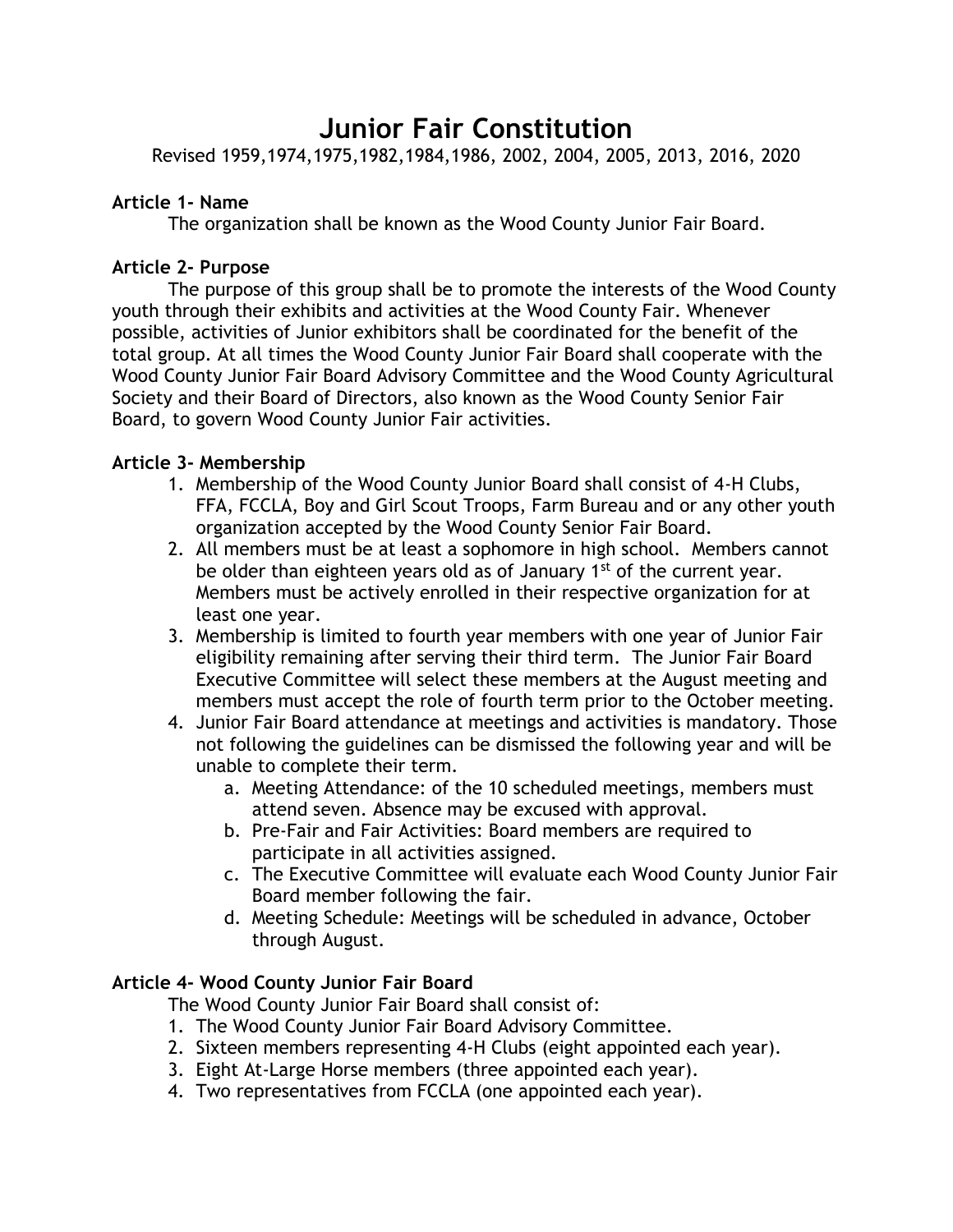- 5. Two representatives from The Boy Scouts of America (one appointed each year).
- 6. Two representatives from The Girl Scouts of America (one appointed each year).
- 7. Two representatives from the Farm Bureau Youth Group (one appointed each year).
- 8. Two representatives from each interested FFA chapter (one appointed each year).
- 9. Any number of "Third Term" members. These are members who have completed their second term as a member on the Wood County Junior Fair Board and are appointed for a third term. These members must still be eligible to participate in the Wood County Junior Fair.
- 10.Any other youth organization indicating an interest in the Wood County Junior Fair can elect a representative with approval of the Wood County Junior Fair Board and the Wood County Senior Fair Board.
- 11.Any open position can be filled as an "At-Large" position if approved by the Wood County Junior Fair Board.

# **Article 5- Executive Committee**

The Wood County Junior Fair Board Executive Committee shall consist of six officers elected from the membership of the Wood County Junior Fair Board. The President, Vice-President, Secretary, Treasurer, News Reporter and one representative to the Wood County Senior Fair Board, shall be elected by the Wood County Junior Fair Board membership to form the Executive Committee. These officers shall be elected by nomination and secret ballot involving all Wood County Junior Fair Board members present at the first regular scheduled meeting for the new board term. Additional Representatives to the Executive Board will include Superintendents of each livestock department; the superintendent will be appointed by the officers of the Executive Committee. Only second, third, fourth term Wood County Junior Fair Board members, of good standing, are eligible to hold office.

#### **Article 6- Duties of the President**

The President shall preside at the sessions of the Wood County Junior Fair Board and see that the rules of the organization are enforced.

# **Article 7- Duties of the Vice-President**

The Vice-President shall assume the duties of the President in his or her absence.

# **Article 8- Duties of the Secretary**

The Secretary shall keep a record of all proceedings and business for the organization. This includes the recording of minutes from regularly scheduled meetings and the handling of all correspondence.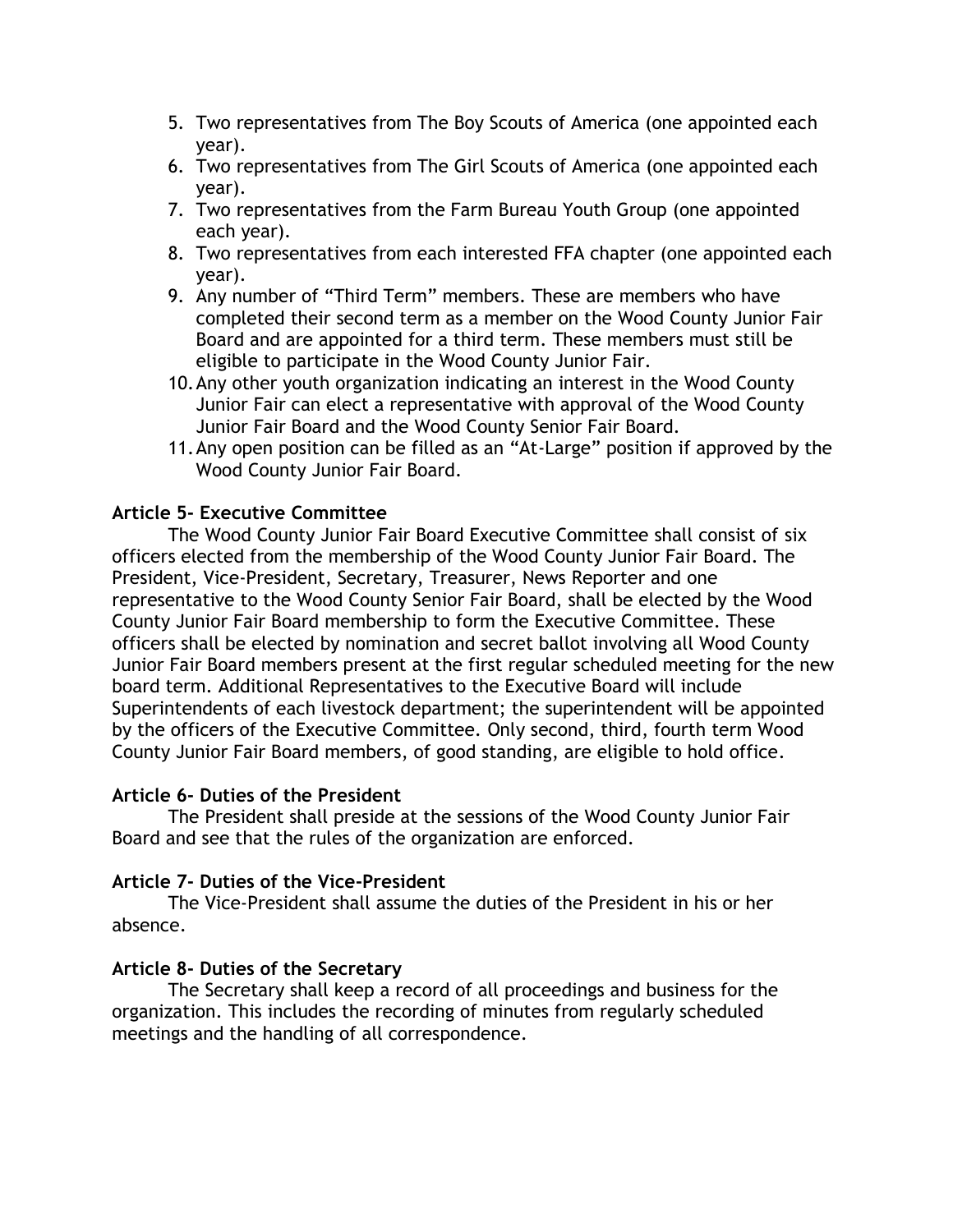#### **Article 10- Duties of the Treasurer**

The Treasurer shall keep a record of funds and invoices of all financial activities pertaining to the Wood County Junior Fair Board.

#### **Article 11- Duties of the Reporter**

The Reporter shall keep the news media informed of all Wood County Junior Fair activities.

#### **Article 12- Duties of the Representatives to the Wood County Senior Fair Board**

Four Wood County Junior Fair Board members shall serve as ex-officio members of the Wood County Senior Fair Board. They shall represent the Wood County Junior Fair Board at all Wood County Senior Fair Board meetings.

### **Article 13- Duties of Members of the Wood County Junior Fair Board**

Each member of the Wood County Junior Fair Board shall attend regularly scheduled meetings. A schedule of meetings shall be set-up by the Executive Committee. Each member shall serve as Department Superintendent or Assistant Department Superintendent, should they be appointed. The superintendent and assistant shall be appointed by the Executive Committee, as they deem appropriate, for the following committees, (an ad-hoc committee of Wood County Junior Fair Board members shall also be formed by the Executive Committee for each for the following):

- 1. Beef Superintendent and or Assistant.
- 2. Catch-A-Pig Superintendent and or Assistant.
- 3. Cleanest Exhibit Superintendent and or Assistant.
- 4. Dairy Superintendent and or Assistant.
- 5. FFA Projects Superintendent and or Assistant.
- 6. Goat Superintendent and or Assistant.
- 7. Horse Superintendent and or Assistant.
- 8. Livestock Exhibition Barn Superintendent and or Assistant.
- 9. Livestock Skillathon Superintendent and or Assistant.
- 10.Press Corp Superintendent and or Assistant.
- 11.Rabbits and Poultry Superintendent and or Assistant.
- 12.Sheep Superintendent and or Assistant.
- 13.Swine Superintendent and or Assistant.
- 14.Showmanship Sweepstakes and Champion Barn Superintendent and or Assistant.
- 15.Trophies Superintendent and or Assistant.
- 16.Youth Day Superintendent and or Assistant.
- 17.Other Departments and Committees as deemed necessary.

The Superintendents of the Beef, Dairy, Goat, Horse, Rabbits and Poultry, Sheep, and Swine committees shall also serve on:

- 1. Livestock Sale Committee
- 2. Rules Committee

#### **Article 15- Advisory Committee**

The Wood County Junior Fair Board Advisory Committee shall consist of: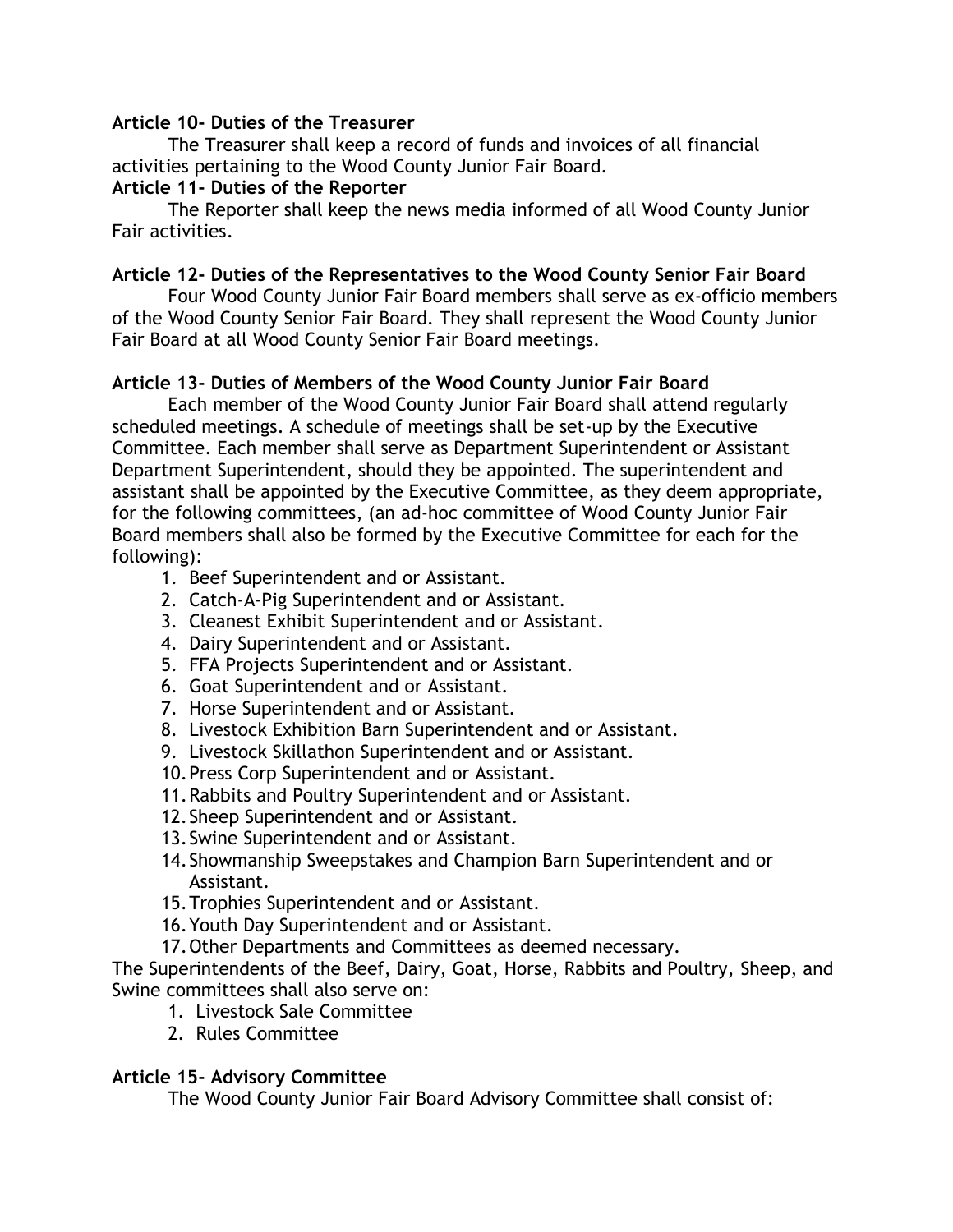- 1. At least two Directors of the Wood County Fair.
- 2. The Wood County 4-H Extension Agent and other Wood County 4-H Extension staff as necessary.
- 3. An advisor from any interested organization represented on the Wood County Junior Fair Board.
- 4. Others appointed by the Wood County Junior Fair Board.

#### **Article 16- Selection of Junior Fair Board Members**

- 1. The 4-H representatives shall be selected by the Wood County 4-H Committee.
- 2. Each interested FFA chapter shall select its representative.
- 3. The FCCLA shall select its representative.
- 4. The Boy Scouts of America representative shall be selected by the Office of the Field Representative.
- 5. The Girl Scouts of America representative shall be selected by the Office of the Field Representative.
- 6. The Youth representative of the Farm Bureau shall be selected by the Farm Bureau.
- 7. All members shall serve a two-year term providing the member has met their obligations to the Wood County Fair Board. No member shall serve two full terms consecutively.
- 8. The Executive Committee members shall evaluate all members each year to determine further involvement.
- 9. For any vacancy that occurs the Wood County Junior Fair Board Executive Committee shall have the power to appoint an eligible replacement.

# **Article 17- Amendments**

This constitution may be altered or amended by a two-thirds vote of Wood County Junior Fair Board members present at a regular or special meeting of the Wood County Junior Fair Board, providing due notice of the proposed alteration or amendment was provided in writing to all Wood County Junior Fair Board members at least one week prior to the meeting in which the amendment will be proposed. Junior Fair Responsibility and Authority:

- 1. The Wood County Fair is an event put on by the Wood County Agricultural Society and their Board of Directors to promote progress in community-wide interests of agriculture, education, arts and sciences, and to improve the standard of living throughout the county.
- 2. The Junior Fair is a consortium of youth organizations run cooperatively under the sanction of the Wood County Agricultural Society for the purpose of showcasing educational programs throughout the county. The Wood County Junior Fair Board utilizes the authority vested in it by the Wood County Senior Fair Board and other cooperating youth organizations to regulate Wood County Junior Fair events, activities and competitions. In so doing, the Wood County Junior Fair Board sets parameters for overall